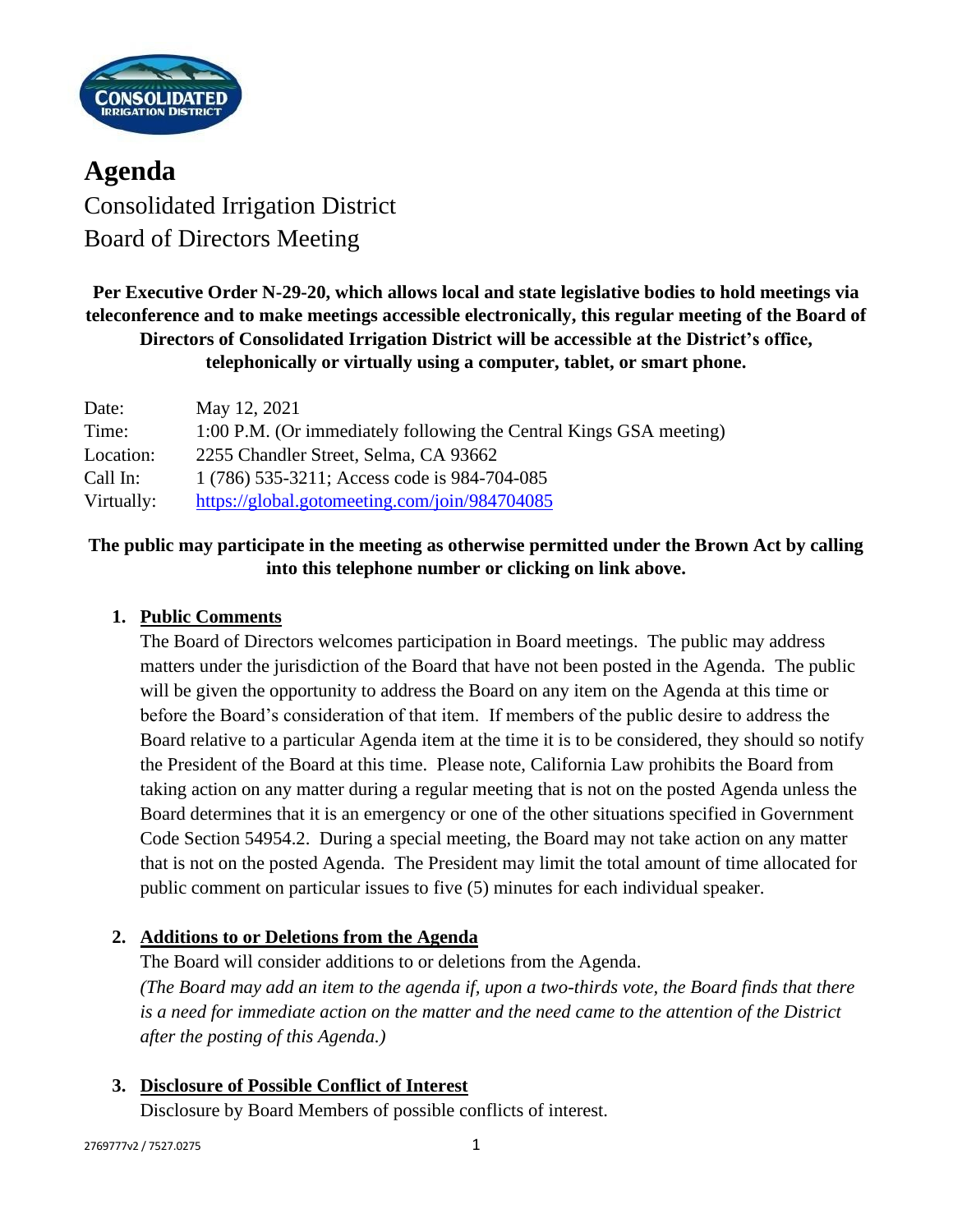### **4. Consent Calendar (Recommend Approval) – Review & Take Action**

- **a.** Approval of April 14, 2021 Board Meeting Minutes
- **b.** Authorize Special Payroll Warrants for June 2021
- **c.** Approval of April 2021 Accounts Payable
- **d.** Approval of April 2021 Accounts Receivable
- **e.** Approval of CID Monthly Budget Report as of April 30, 2021
- **f.** Accept Financial Report as of April 30, 2021

### **5. Correspondence: Items for Board Action**

**a. Kings River Water Association, 2021-2022 Fishery Management Program First Installment**

Review for possible action the Kings River Water Association 2021-2022 Fishery Management Program First Installment of \$3,554.10.

#### **b. Valley Ag Water Coalition, 2021 Membership Second Installment**

Review for possible action the Valley Ag Water Coalition 2021 membership second installment of \$3000.00.

- **c. CID Assessment Billing through Fresno County – Resolution 2021-01** Review for possible action adopting Resolution 2021-01 to have Fresno County include CID's assessments on the Fresno County tax bill.
- **d. CID Assessment Billing through Tulare County – Resolution 2021-02** Review for possible action adopting Resolution 2021-02 to have Tulare County include CID's assessments on the Tulare County tax bill.
- **e. CID Assessments Billing through Kings County – Resolution 2021-03** Review for possible action adopting Resolution 2021-03 to have Kings County include CID's assessments on the Kings County tax bill.
- **f. Review miscellaneous correspondence for possible action**

#### **6. Public Hearing regarding the 2022 Assessments, Board Action**

Board will hold public hearing regarding the 2022 assessment fiscal year, will consider any comments made at that hearing, and will take action to set the rates of assessment. Consolidated - \$53.00 per acre Church - \$64.00 per acre Pump - \$22.00 per acre Free Water - \$22.00 per acre Pond - \$0.50 per acre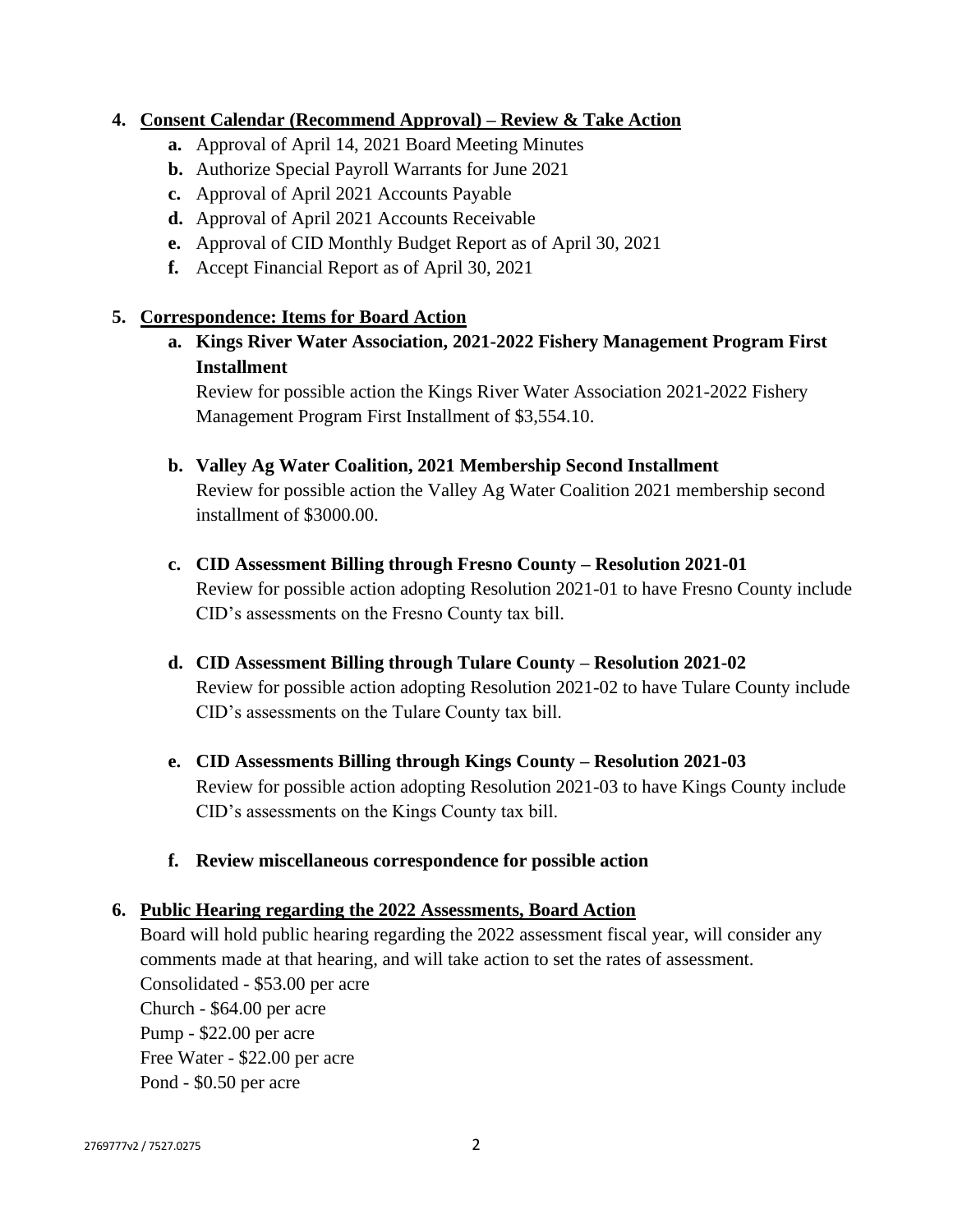## **7. Manager's Report, Presentation of Items for Board Action and Public Hearings**

### **a. Water Report**

Review and discuss for possible action: the current water report.

### **b. SGMA Update**

Receive update on implementation of the Sustainable Groundwater Management Act and provide directions to staff.

### **c. Report of Land Acquisition Effort**

Receive update and discuss for possible action regarding land acquisition.

### **d. Projects Update**

Receive update and discuss for possible action: the status of current projects.

### **8. CID Centennial**

Discussion and direction provided to staff on CID Centennial commemoration.

### **9. Board Reports**

Receive reports from individual Board members.

## **10. Closed Session Pursuant to Government Code Section 54957.6 – Public Employee Discipline/Dismissal/Release**

Position: Office Manager

# **11. Closed Session Pursuant to Government Code Section 54956.9(d)(1) – Conference with Legal Counsel**

Closed session conference with legal counsel pursuant to Government Code Section 54956.9(d)(1) related to existing litigation:

- *James Irrigation District v. KRWA, et al.* (Fresno County Case number 19CECG00769).
- *State Water Resources Control Board, Division of Water Rights, KRWA Petition for Change Re License No. 11521.*
- *State Water Resources Control Board, Petitions to Revoke or Revise the Declaration of Fully Appropriated Stream Systems with respect to the Kings River System.*
- *State Water Resources Control Board, Semitropic Improvement District of Semitropic Water Storage District v. kings River Water Association et. al; Complaint in Support of Petition to Revise and/or Revoke Declaration of Fully Appropriated Stream System for the Kings River.*

# **12. Closed Session Pursuant to Government Code Section 54956.9(d)(2) – Conference with Legal Counsel**

2769777v2 / 7527.0275 3